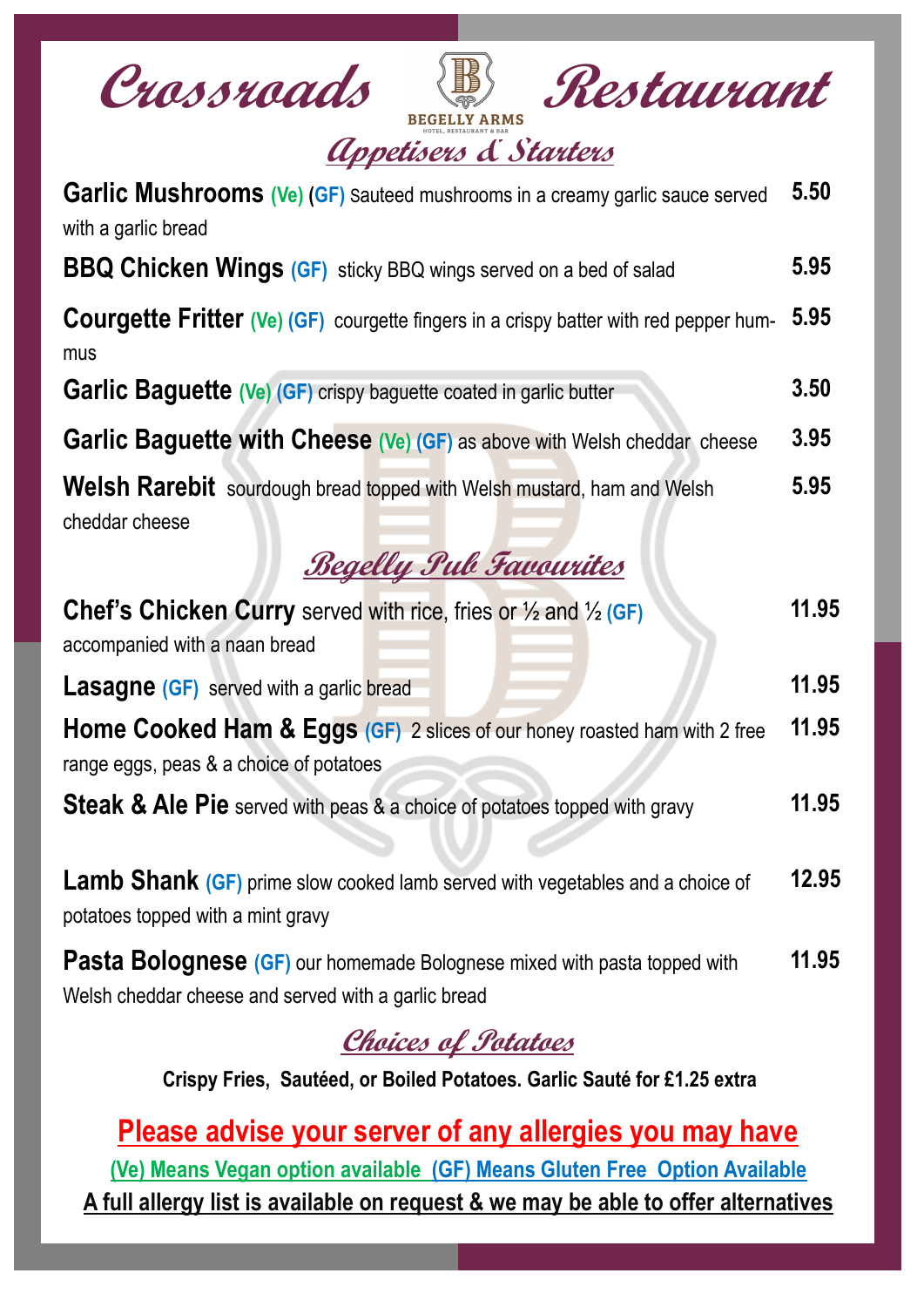# **Grilled Meat & Poultry**

| <b>Pork steak with Cider Gravy (GF)</b> served with vegetables & a choice of potatoes                                                                                                                         | 12.95 |
|---------------------------------------------------------------------------------------------------------------------------------------------------------------------------------------------------------------|-------|
| <b>16oz Welsh Rump Steak (GF)</b> cooked to your liking, served with onion rings, mush-<br>rooms, salad garnish & a choice of potatoes                                                                        | 19.95 |
| <b>8 oz Rump Steak (GF)</b> served with all the trimmings above                                                                                                                                               | 16.95 |
| <b>10oz Welsh Sirloin Steak (GF)</b> cooked to your liking served with onion rings, Mushrooms,<br>salad garnish & a choice of potatoes                                                                        | 19.95 |
| 10oz Gammon Steak (GF) prime gammon served with onion rings and either free range<br>egg or pineapple, peas & a choice of potatoes (add extra egg or pineapple for 75p)                                       | 12.95 |
| <b>Classic Begelly Burger</b> classic beef burger in a sourdough roll with salsa relish, lettuce,<br>tomato, a pot of coleslaw, onion rings & fries<br>(add Cheese for extra 75p or Bacon & Cheese for £1.50) | 12.95 |
|                                                                                                                                                                                                               |       |
| <b>Griddled Chicken Burger</b> succulent chicken breast served in a sourdough roll with may- 12.95<br>onnaise, lettuce, tomato, a pot of coleslaw, onion rings & fries                                        |       |
| Griddled Chicken (GF) A lightly seasoned fillet of chicken, served with peas, salad garnish 11.95<br>& a choice of potatoes                                                                                   |       |
| <b>Hickory Chicken (GF)</b> fillet of chicken topped with smoked bacon, Welsh cheddar cheese<br>& BBQ sauce served with peas, salad garnish and a choice of potatoes                                          | 13.95 |
| <b>Chicken Romano (GF)</b> fillet of chicken topped with a creamy smoked bacon garlic sauce,<br>vegetables & a choice of potatoes                                                                             | 13.95 |
| All weights shown are approximate uncooked weight                                                                                                                                                             |       |
| We can not assure the tenderness of any steaks or meats asked for as well done                                                                                                                                |       |
| We offer a variety of sauces to accompany your meal including                                                                                                                                                 |       |
| Pepper, Dianne, Garlic, BBQ, Mushroom sauce all at £2.25                                                                                                                                                      |       |
| Fish Dishes                                                                                                                                                                                                   |       |
| <b>Fish Cake</b> 2 Salmon & Dill Fishcakes served with a salad garnish, sour cream & chive dip & 12.95                                                                                                        |       |

a choice of potatoes

**Wholetail Scampi** 8 pieces served with peas, salad garnish, tartar sauce & a choice of potatoes **10.95**

**Battered Cod (GF)** Cod in a crispy batter served with peas, lemon, tartar sauce & choice of potatoes **12.95**

#### **Choices of Potatoes**

**Crispy Fries, Sautéed, or Boiled potatoes. Garlic Sauté for £1.25 extra**